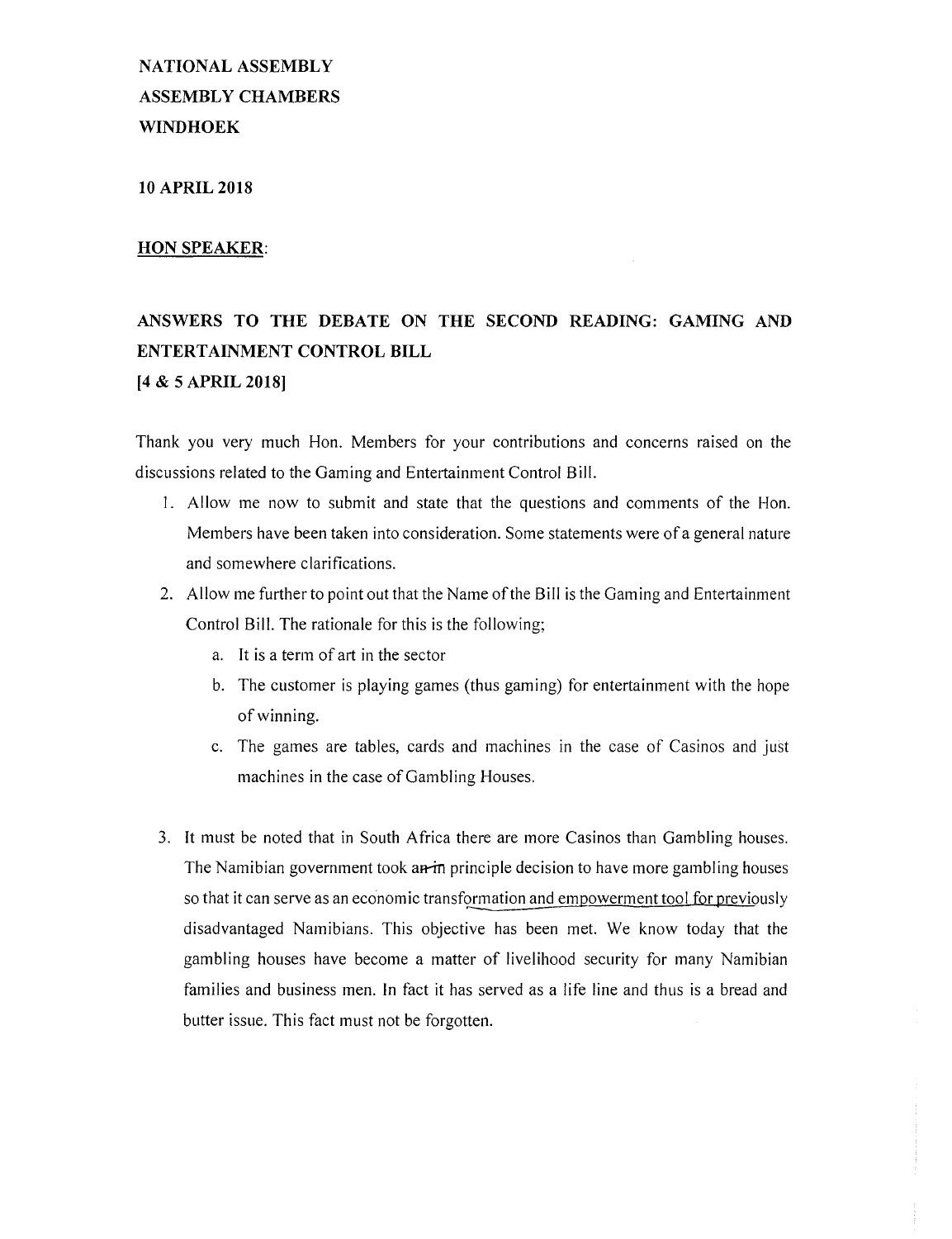- 2
- 4. To acquire a Casino in Windhoek the following conditions are applicable
	- a. A non-refundable application fee of  $N\%$  80 000
	- b. You must have a  $4 \times 4$  hotel with a 100 rooms
	- c. The officials must physically count the rooms and see the stars before an Ok can be given
	- d. If there is an objection to the Casino the proponent must pay for legal advice during the hearing
	- e. The licence was for life

-......--

- f. It is a significant investment way above N\$ 400 million Namibian dollars
- 5. To acquire a Casino elsewhere in Namibia
	- a. A non- refundable application fee of N\$ 80 00<br>b. You must have a  $\underline{3}$  star hotel with a 50 rooms<br>c. The officials must physically count the rooms
	- b. You must have a 3 star hotel with a 50 rooms
	- c. The officials must physically count the rooms and see the stars before an Ok can be given
	- d. If there is an objection to the Casino the proponent must pay for legal advice during the hearing
	- e. The license was for life
	- f. It is a significant investment way above N\$I 00 million Namibian dollars
- 6. To date the issuing of new gambling house Iicences was put on ice by the moratorium instituted by the Damaseb Commission the requirement
	- a. Application fee of N\$2000
	- b. Liquor licence
	- c. Premises
	- d. The licence was for live
	- e. The investment would be in the region of 50 000 N\$ or less
- 7. The duration of the licence thus has an impact on the investment required in terms of return on investment.
- 8. I will now turn to the specific questions.

#### **QUESTION 1**

**How will the Board and the Trust Fund address the compulsive and** prolific **gamblers?**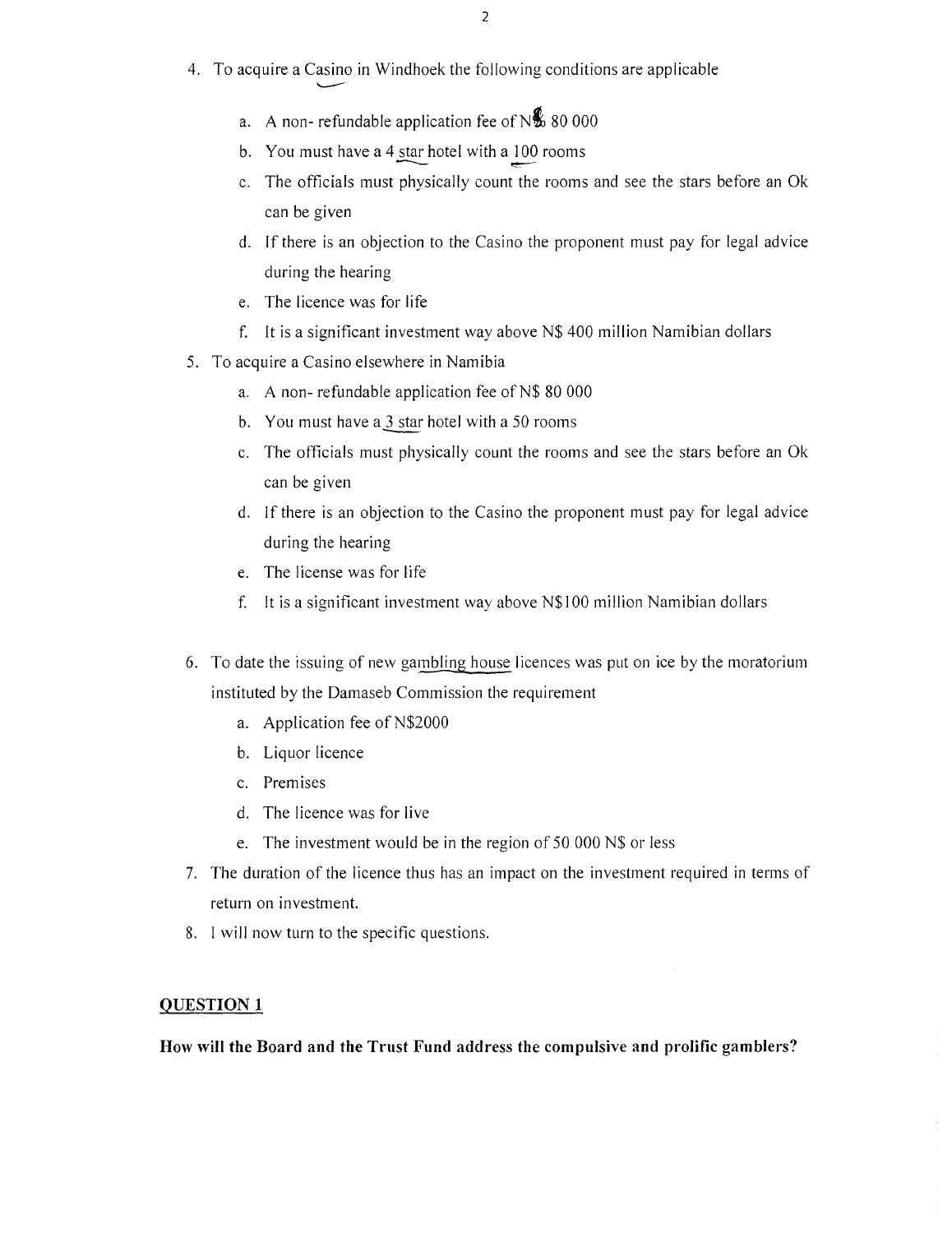ANSWER:

The gambling activities are very dynamic, hence there is a need to balance the prevailing situations at a given time through various interventions from the government; operator; gambler and the public. The Bill provides for allocation of money from the trust fund for expenditure of socio-economic impact of gambling activities such as addiction or compulsion<br>of gambling and rehabilitation of persons addicted to gambling.

The objective of regulating the industry is also to encourage good practices and minimise problem gambling and its impact. The Regulator, would engage in any relevant public-private initiatives between the gambling regulators and the industries to create an institution for responsible gambling similar to the South African Responsible Gambling Foundation, funded by voluntary contributions from the gambling industry  $-$  which includes the casinos and gambling houses. Although independent, such institutions report regularly on their activities to the industry and the authorities charged with the regulation of gambling industry.

Such an intervention also facilitates toll free counselling line, sms helpline or email facilities. **In** addition to providing free and confidential treatment and counselling to those affected by problem gambling and their immediate family members.

It is not the intention of this response to dwell on the conceptual issues, but I purely attempt to clarify the question of the Honourable member concerning the aspects of gambling addiction which is also referred to as problem gambling. Gambling can be defined as staking something valuable in the hope of winning a prize where the outcome is unknown to the participants.

Whether gambling is regarded as a vice or a form of recreation depends on moral judgements, which vary in different traditions, cultures, spiritual orientation as well as religious orientation at different points **in** history and among different individuals.

Recreational gambling, which is benign from the point of view of the gambler, provides at least the following pleasures:

- playing games
- fantasising about winning large sums of money
- feeling artificially endangered
- being in a simulating environment
- Feeling good about oneselves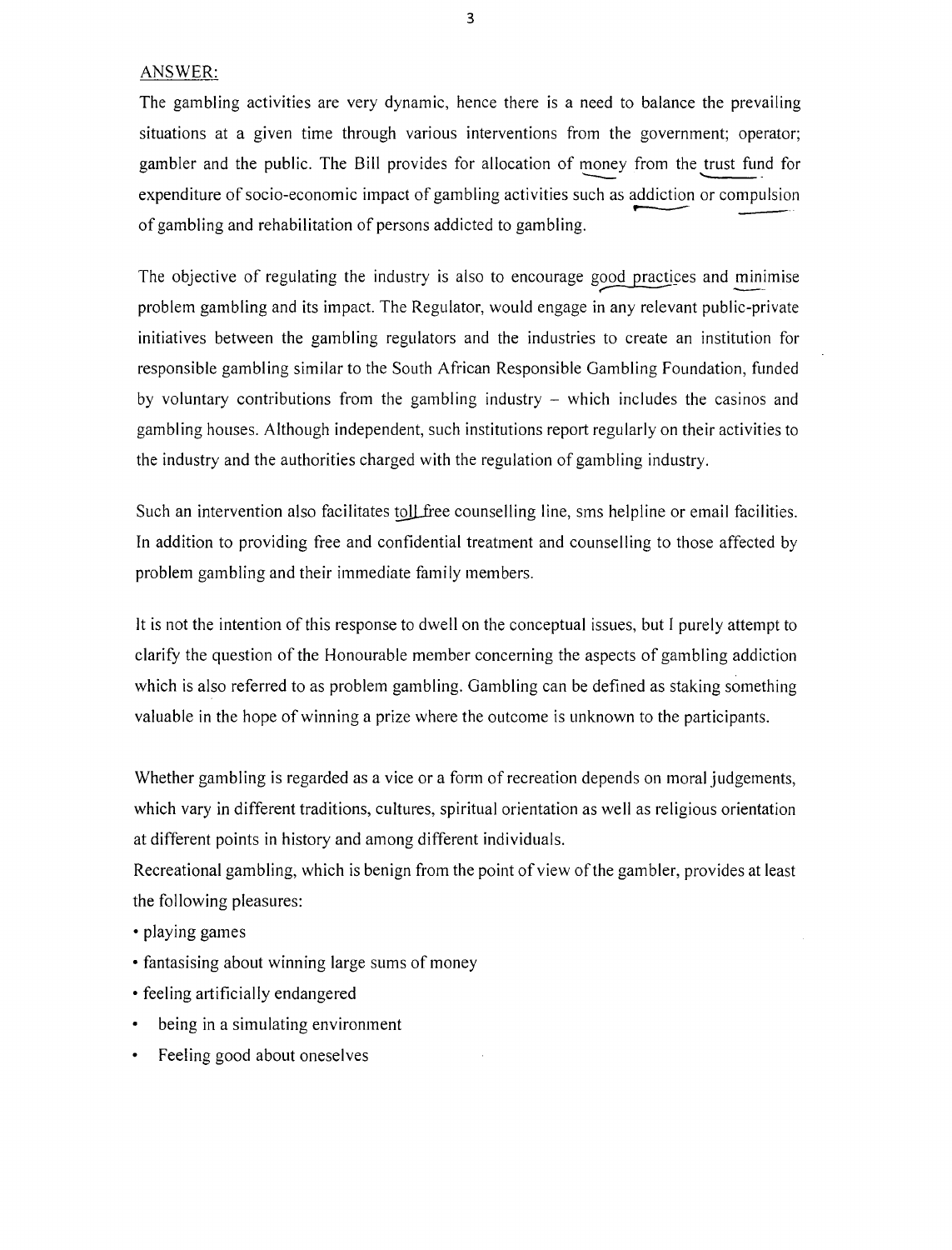Gambling behaviour should be viewed as problematic when gamblers are:

- gambling excessively and thereby causing significant harm to themselves and to others, and
- failing to control this excessive behaviour by themselves and without assistance.

A problem gambler is somebody whose gambling activities negatively influence other parts of his/her life such as his/her work, family life, financial welfare and/or studies.

There are three different classes of gambling behaviour. While each may be difficult to distinguish times, most of the authorities worldwide now recognise these three groups.

- (a) Recreational gamblers gamble on social occasions with friends or colleagues. They have pre-determined acceptable losses and, by and large, their gambling activities cause little harm and their behaviour is associated with minimal guilt. They simply require information and education on gambling behaviour in order to make sensible decisions.
- (b) Problem gamblers spend too much time and money gambling. Their behaviour causes harm both to themselves and others and may be associated with much guilt. They very often respond positively to the targeted intervention.
- (c) Compulsive and pathological gamblers have a psychiatric disorder diagnosable by strict criteria. It is regarded as a disorder of impulse control and has a very poor prognosis. Such gamblers are unable to control their gambling, with consequent significant damage to themselves and others, and they are very difficult to treat.

I also want to remind the Honourable members though that compulsive expenditure is not peculiar to gambling. Studies have shown that between I % and 2 % of adults have some compulsive shopping tendencies amongst others.

#### **QUESTION 2**

#### **How will the Minister attract the Board members?**

#### ANSWER:

We take note of the concern. However, the Board will be appointed by the Minister after an open, fair and transparent process of invitation, interview and recommendation by a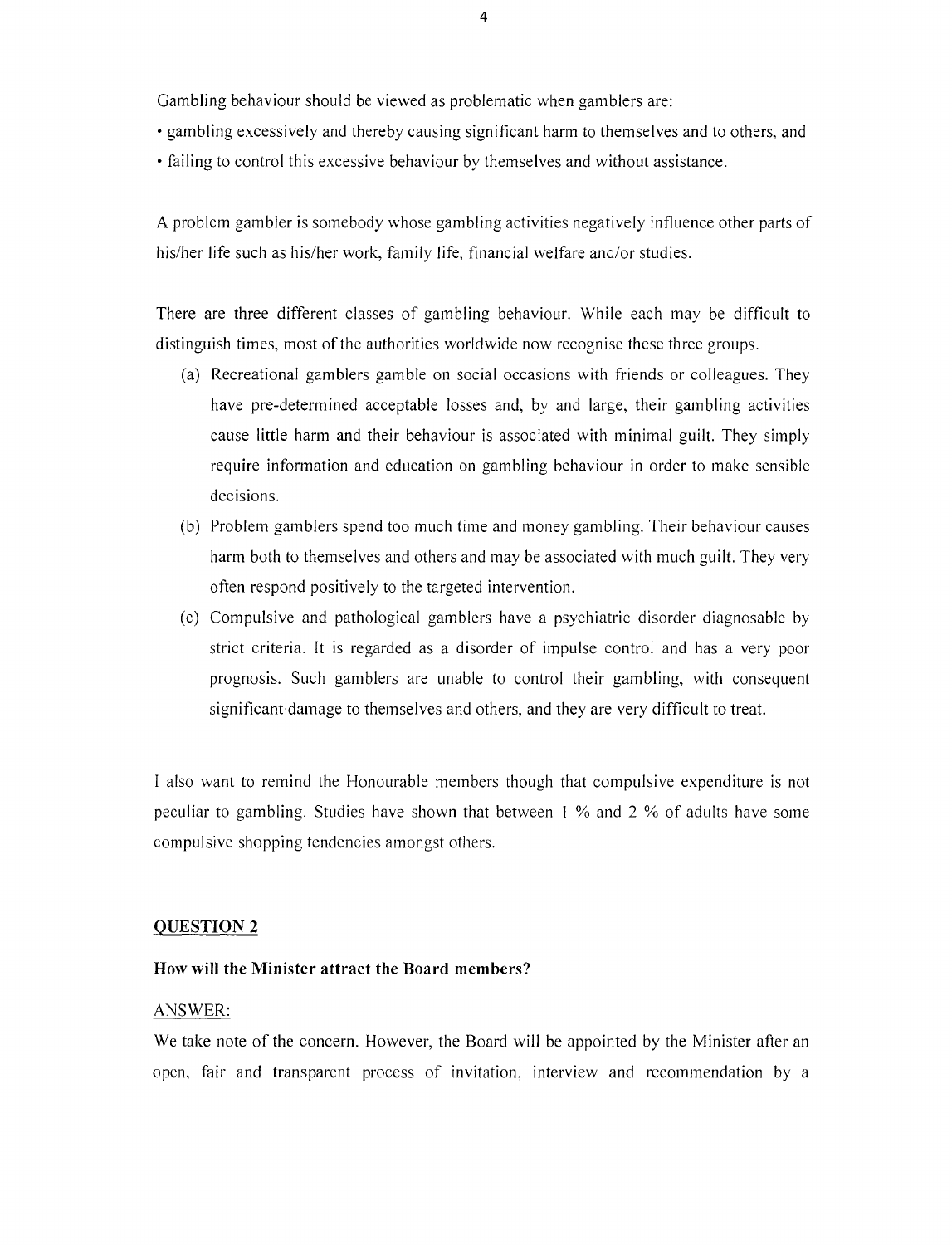recruitment panel. The process will involve media advertisement for the persons who are suitably qualified, fit and proper persons having knowledge and experience relevant. We also take note of the concern that this process may be too laborious, time consuming and may set a serious precedent for other sectors. We therefore would have to relook at the provisions with the legal drafters and find the best possible process based on regional and international best practice.

# QUESTION 3

### What is the criteria used to restrict a person from gambling?

# ANSWER:

The Bill provides that a person may apply to the Board, in the prescribed form and manner, to be registered as a restricted person and for his or her name to be entered in the register of persons restricted from engaging in a gambling activity. The regulation will prescribe further details once the Bill has been enacted.

# QUESTION 4

# Is it the function of the court or the Board to restrict a person not to gamble?

#### ANSWER:

The process is initiated by the person or close family member and the Board or the court decides.

As a principal of our judicial system a person cannot put him/herself in prison without there being a complainant and due process followed. Thus the need for someone to put the member on a restricted list through the court.

#### QUESTION 5

# What processes are in place before a person is deregistered?

#### ANSWER: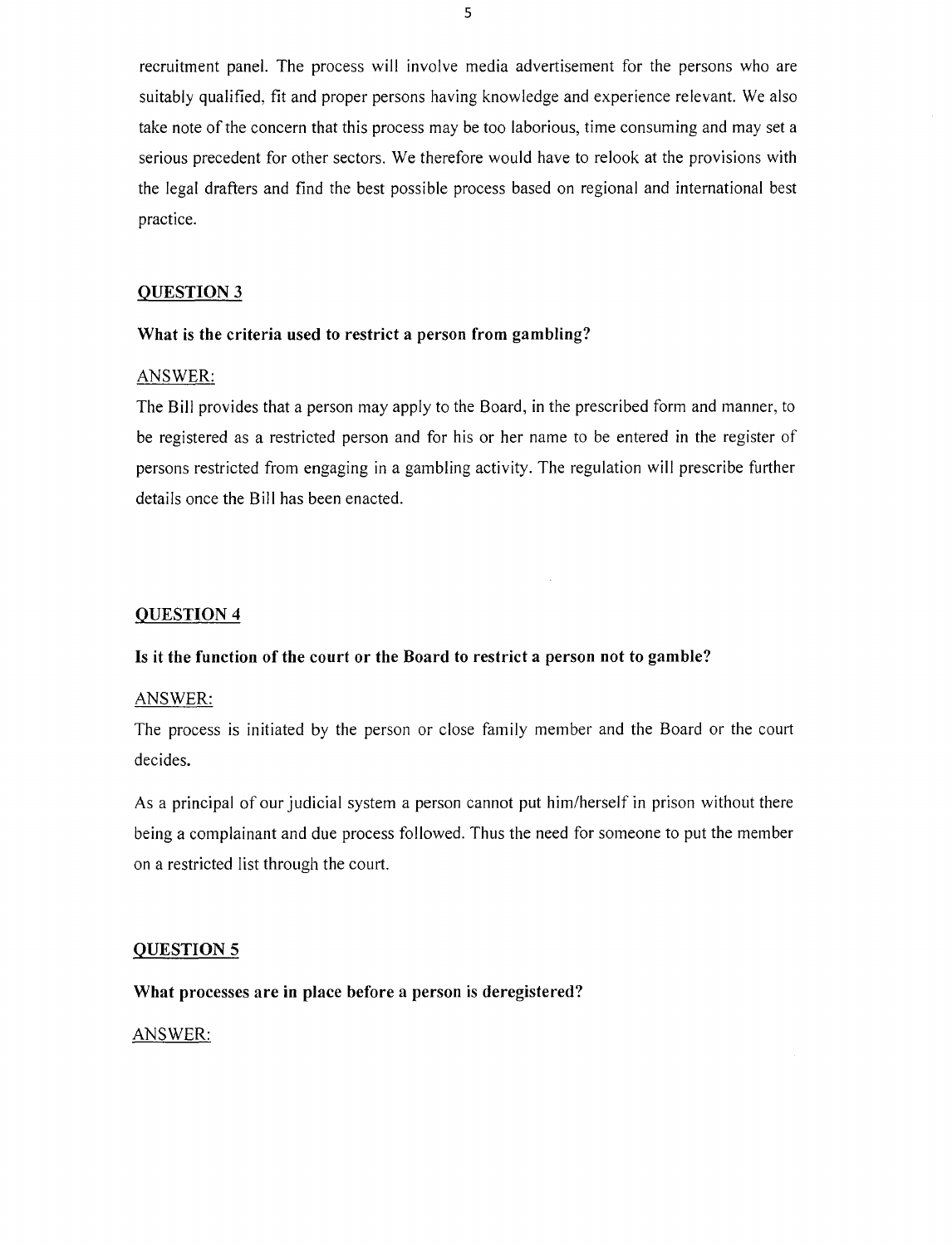In terms of the Bill, a restricted person, to whom an order has been made, may at any time apply to the relevant authority to set aside the order. The board or court may grant or refuse the application. This process of de-registration however will be laid out in detail in the regulations. It is not simply a matter of requesting deregistration. The person may be required to provide proof that the challenge that led to him/her being on that list has been overcome. If this is not substantively and conclusively shown deregistration may be refused.

# QUESTION 6

#### How many times can someone be reappointed to serve as a board member?

#### ANSWER:

There is no clear indication of how long the Board member can be reappointed. However, it is the discretion of the Minister to avoid excessive term of office of Board members. Again in this regard regional and international best practice will be followed to assure good governance and corporate culture prevails.

# QUESTION 7

#### How will the people who need rehabilitation be identified?

## ANSWER:

Part of the educational activities of the Board should be to encourage people to approach the Board to facilitate the rehabilitation of the people negatively affected. It is not the prerogative of the State to do this. However the Iist of registered persons serves as a good entry point and the fact that any person is free to report someone who is in need ofrehabilitation as long as that individual who is in need is responsible for your welfare financially.

# QUESTION 8

Is a license required for keeping a machine at home for entertainment purposes?

ANSWER: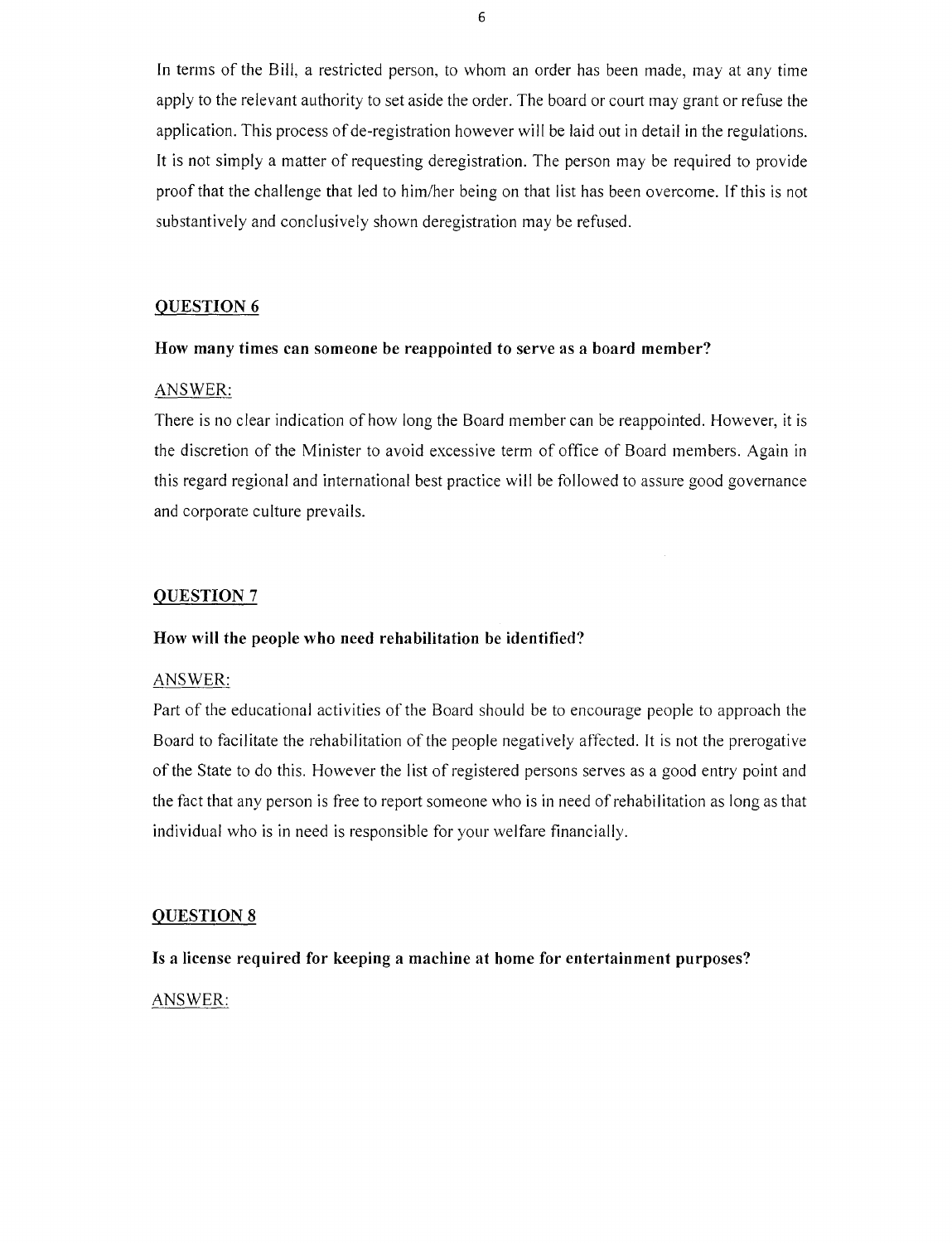7

The Bill provides that for keeping a gambling machines only through casino licence; gambling house licence and a manufacturer or supplier licence. Hence, there is no licence for keeping gambling machine at home.

(1) A casino licence authorises the -

- (a) playing of prescribed games; and
- (b) keeping of prescribed gambling machines not exceeding the maximum number specified in the licence,

(2) A gambling house licence authorises the keeping or playing in or on the premises, or the part of the premises as specified in the licence, of the accommodation establishment or the retail liquor business, of the prescribed gambling machines or prescribed gambling games but not exceeding the number specified in the licence.

(3) A manufacturer or supplier licence authorises the holder of the manufacturer or supplier licence to import, manufacture, sell, lease, make available, distribute, maintain or repair gambling machines.

# **QUESTION 9**

# **How many gambling house licenses will be allowed per person?**

#### ANSWER:

The number of gambling house licences per person will be determined by the Minister in consultation with the Board.

Once the Act is operationalized all owners of gambling machines will be given a 6 moths grace period to register all the machines without being persecuted.

This is to allow the Minister to know the following:

- a) how many machines are in the country (per town, per region)
- b) What type and other particulars of those machines are in the country (per town, per region)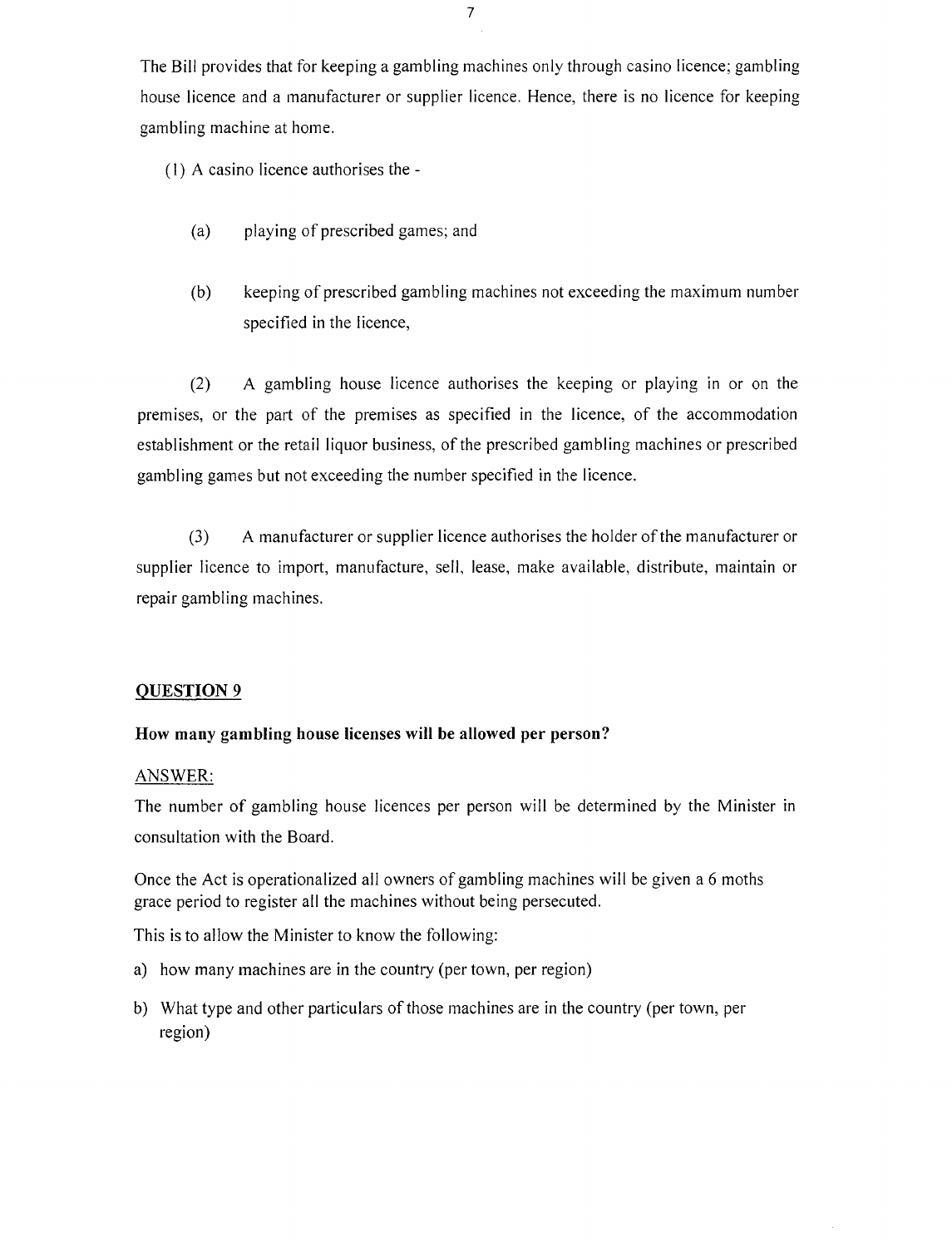From the above he will then make regulations on how many machines, gambling houses, and Casinos per town or region.

It will also allow the Minister to know whether the type of machines that we have in the country will be compatible with the proposed electronic monitoring system

Therefore if owners do not come forth and have their machines registered this will delay and compromise the effective implementation of the Act. After the grace period the law will kick in and the penalties will be meted out to all those who will be in the possession of un registered gambling houses. It will mean payment of hefty fees or imprisonment

# QUESTION 10

# How will I know I am registered as a restricted person?

## ANSWER:

The Board will keep record of all restricted persons. On receipt of application for a person to be restricted, a proof will be issued by the relevant authority.

This list will be made available to all gambling houses and Casino and the honus will be upon them to ensure that such persons are not to enter their premises as the operator will be liable should such a person be found in a gambling premise. This must be viewed in the same manner and context of selling alcohol to a minor, or finding a minor in a bar, nightclub or any other place that is restrict for that person.

# QUESTION 11

# Does the law protect gamblers from gambling on credit?

# ANSWER:

In terms of the Bill, Section 76 - (1) A licence holder may not, either direct or indirect, give credit to a person for the purposes of gambling.

(2) A person who contravenes or fails to comply with subsection (I) commits an offence and on conviction is liable to a fine not exceeding N\$I 0000 or to imprisonment for a period not exceeding two years or to both the fine and imprisonment.

# QUESTION 12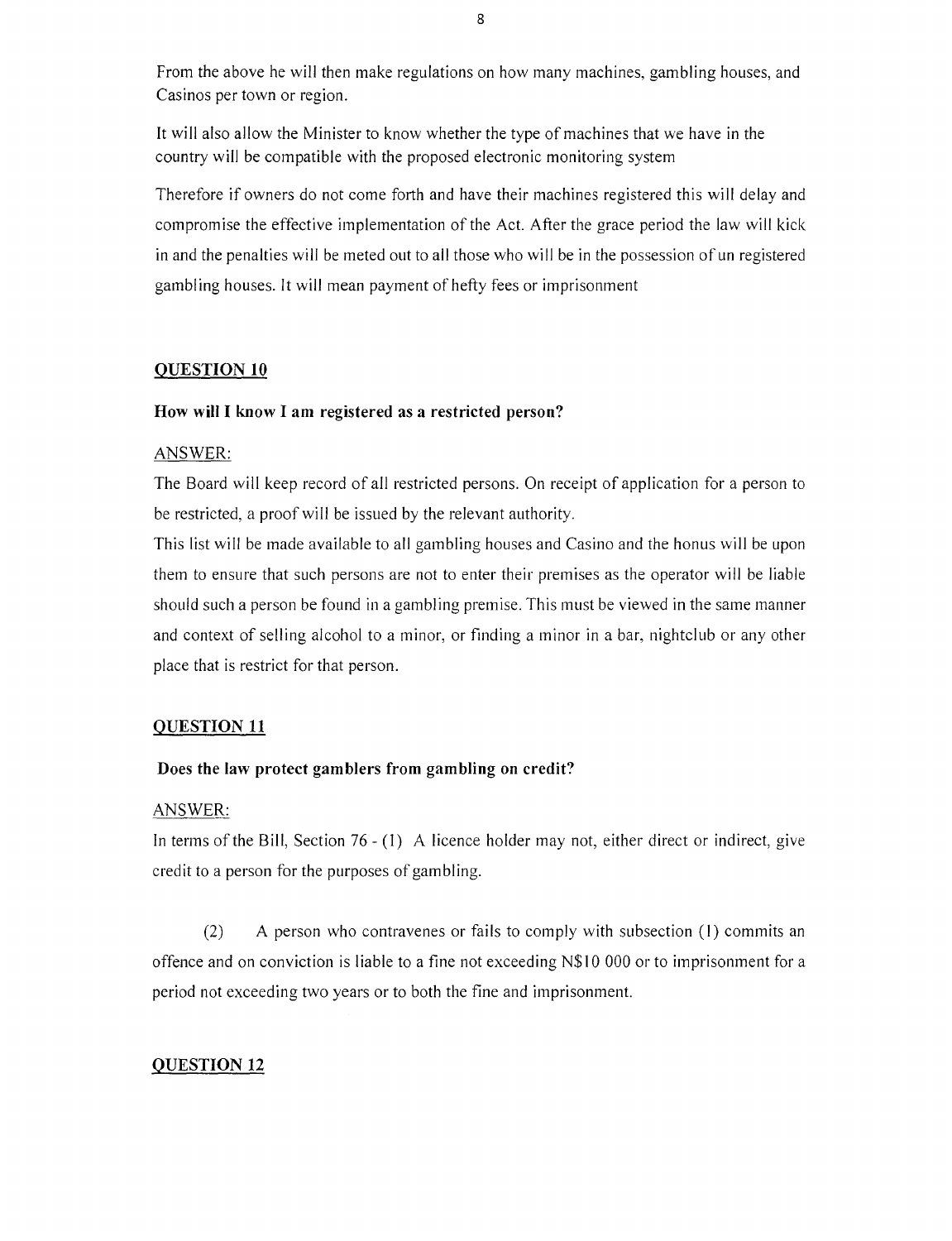Will the revenue be able to cater for the huge staff salary and maintenance of offices in regions?

#### ANSWER:

Just like any other public entities, the board will run operations according to approved annual budget and strategy. The operational costs for remuneration including at regional offices will form part of that.

It must be noted and applauded that in the last financial year the Casino and Gambling Houses sector contributed 34 Million to the State. When illegal gambling is curbed this figure will raise to even more than that. The Registered gambling operators, required to contribute to state revenue fund as per the new bill. Gambling machines are a business. Equally illegal gambling machines are regarded as illegal businesses and they are thus stealing from the State Revenue in a form of tax and levies. From this perspective they do not contribute in any way to state revenue and therefore deprives the poor of the social and economic welfare.

# QUESTION 13

#### What experience does one need to be a Chief Executive Officer?

#### ANSWER:

The CEO will be the accounting officer of the board. The Board will determine the nature and level of experience for the position. The Board must appoint a suitably qualified and experienced person that will best serve the Board. We must keep in mind that benchmarking will be done and regional and international best practice will be taken into account

#### QUESTION 14

#### How will the Board ensure that the machines which are already operating are registered?

# ANSWER:

The Board will required to come up with the programme as part of planning and have all machines registered. In terms of the transitional provisions in relation to gambling machines: